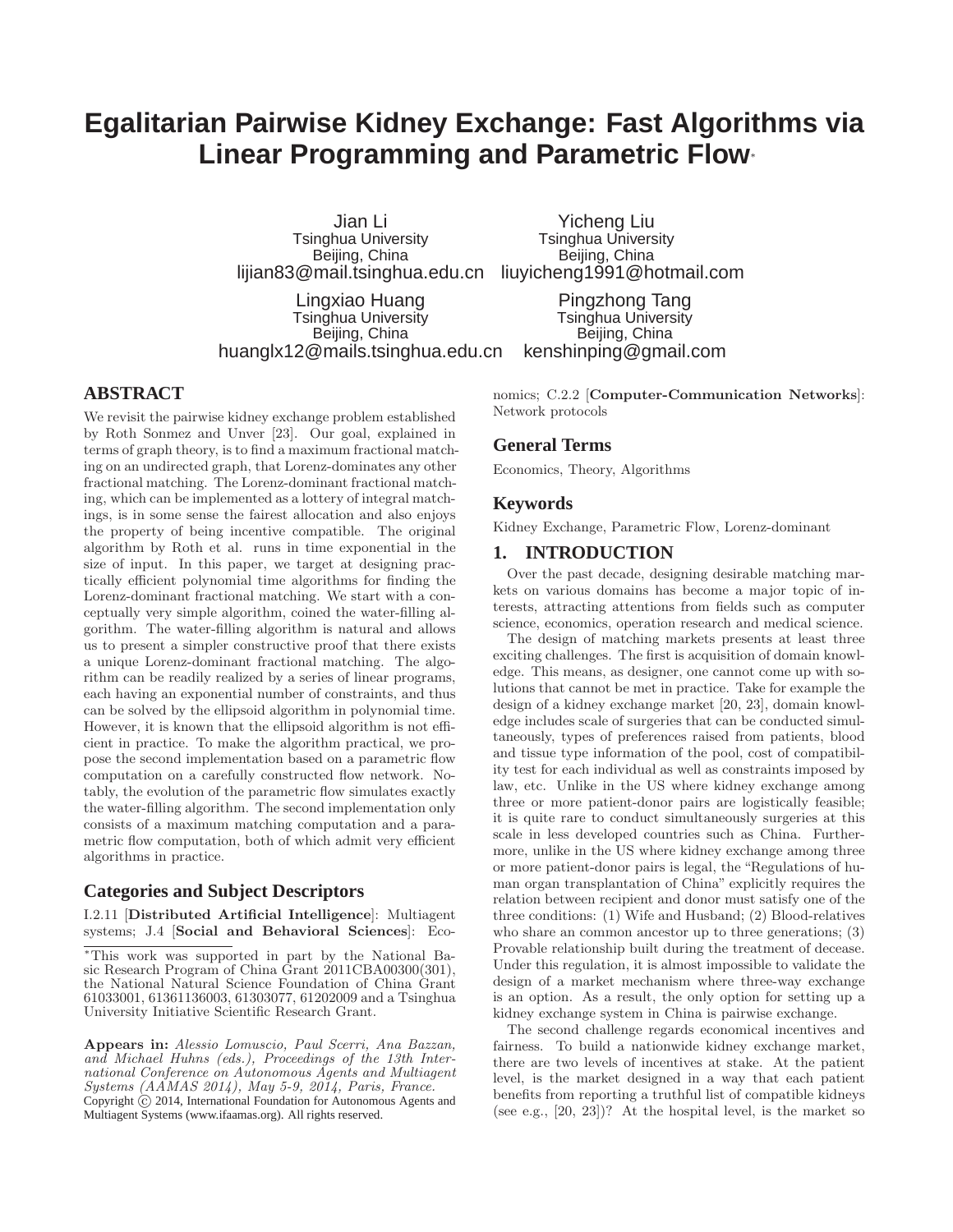designed that each hospital finds it most beneficial to report all its available resources [4]? In addition, it is not only desirable but sometimes also necessary to establish certain fairness standard for the market [23, 9].

The third challenge, namely the computational complexity of the market clearing algorithm, is particularly concerned with electronic markets. That is, given certain domain constraints and incentive constraints, whether it is possible to obtain an efficient algorithm that clears a potentially large scale market. It is well-known that, for the kidney exchange problem constrained by cycle length at most 3, the clearing problem is NP-Hard [1]. However, via a nice integer linear programming formulation, it is possible to clear the current US nationwide market using CPLEX and the algorithm has already been fielded and improved over the years [1].

As mentioned, we investigate the problem of pairwise kidney exchange. In particular, we are confined to the identical setting as in [23]. A general kidney exchange can be encoded as an undirected graph  $\mathcal{G} = (V, E)$ , where a vertex in V represents a patient-donor pair and each edge in E represents a possible pairwise kidney exchange, where the patient on one side of the edge receives a kidney from the donor on the other side, and vice versa. A *clearing algorithm* returns a maximum (cardinality) matching <sup>1</sup>. As is the case in Roth et al. [23], we allow for an algorithm to return a lottery over all possible maximum matchings. Under a lottery, a patient's utility can be naturally interpreted as the probability of being matched. With utility defined this way, a notion of distributive fairness, called *Lorenz-dominant utility*, can be defined as a utility profile  $u$  that, when compared with any other utility profile  $v$ , the sum of the smallest  $k$  individual utilities in u is no less than that of v, for all  $1 \leq k \leq |V|$ . The goal is to find the Lorenz-dominant utility profile and the corresponding lottery.

To this end, Roth et al. proposed the well-known *egalitarian mechanism* (also denoted as the RSU algorithm). The mechanism returns a lottery that is Lorenz-dominant. The mechanism is also proved to be *strategy-proof*: it is always in every patient's best interest to report truthfully the list of compatible kidneys. Hence, the RSU algorithm perfectly addresses the first two challenges mentioned above. However, it is not clear that their algorithm resolves the third issue, namely, computational complexity, as the RSU algorithm runs in exponential time on the size of the graph thus is impractical to be deployed directly in large market  $2$ .

# **1.1 Our Contribution**

In this paper, we take the egalitarian mechanism one step further by addressing the third challenge in a satisfactory way. In particular, we obtain a polynomial-time algorithm, that is also quite efficient in practice, for finding the Lorenzdominant utility profile. Although our algorithm is closely

tied with the RSU algorithm (will explain in Section 5), what we do is not to modify the RSU algorithm and design a polynomial time implementation out of it. Indeed, this direction was our initial attempt which did not seem to be easy and successful (at least for us). Instead, we start all over by proposing a more conceptually intuitive algorithm, coined the water-filling algorithm. The RSU algorithm can be derived as a particular implementation of it (not an efficient one though). The road-map of the paper and our contribution can be summarized as follows:

- 1. (Section 3) We first propose the water-filling algorithm for finding a Lorenz-dominant utility profile. The correctness of the algorithm can be shown using the representation of polymatroid and the submodularity of the associated rank function, This serves as a constructive proof of the existence of the Lorenz-dominant utility profile among all achievable utility profiles (the set of achievable utility profiles forms a polymatroid). The water-filling algorithm can be readily realized by solving a series of linear programs, each having an exponential number of linear constraints. Hence, in theory, we can apply the ellipsoid algorithm to solve the problem in polynomial time.
- 2. (Section 4) It is known that the ellipsoid algorithm is inefficient in practice. So we target at designing a practically efficient implementation of the water-filling algorithm. For this purpose, we construct a flow network based on the Gallai-Edmonds decomposition (which can be found in  $O(n^3)$  time) [11] such that each feasible flow profile on the network corresponds to a feasible utility profile for the original problem. We adopt a parametric flow computation [12] on the constructed network. We show the evolution of the parametric flow exactly simulates the series of linear programs corresponding to the water-filling algorithm. Note that the parametric flow can be computed in  $O(nm \log(n^2/m))$ time [12] (only a constant times of a single maximum flow computation).
- 3. (Section 5) We establish an explicit relationship between our parametric flow algorithm and the RSU algorithm. In particular, we show the evolution of the minimum cut in the parametric network exactly simulate the execution of the RSU algorithm. We can view this relationship as an alternative (and simpler) proof that the RSU algorithm actually returns the Lorenzdominant utility profile (the original proof in [23] is rather involved).
- 4. (Section 6) We conduct extensive experiments in several simulated data sets and our results demonstrate the efficiency of our algorithm.

# **1.2 Other Related Work**

Roth, Sonmez and Unver addressed the first two challenges mentioned previously, proposed several mechanisms tailored for different practical scenarios and fielded a nationwide kidney exchange market [20, 23, 21, 22]. In a follow-up work, Yilmaz gave a characterization of all egalitarian kidney exchange mechanisms for an extended setting including both exchanges and chains [30]. Our work is built and

<sup>1</sup>This implies patients' preferences are 0-1: a patient receives utility of 1 for being matched to any compatible kidney and 0 otherwise. 0-1 preference is justified to be a practical model of preference by Roth et al. [23]. For general preference, a clearing algorithm returns a maximum weighted matching for a weighted graph.

<sup>&</sup>lt;sup>2</sup>In fact, the running time of the RSU algorithm is exponential in the number of odd components in the Gallai-Edmonds decomposition of  $G$ . The number of odd components is  $|V| - 2$  maximum matching, which can be quite large in large networks.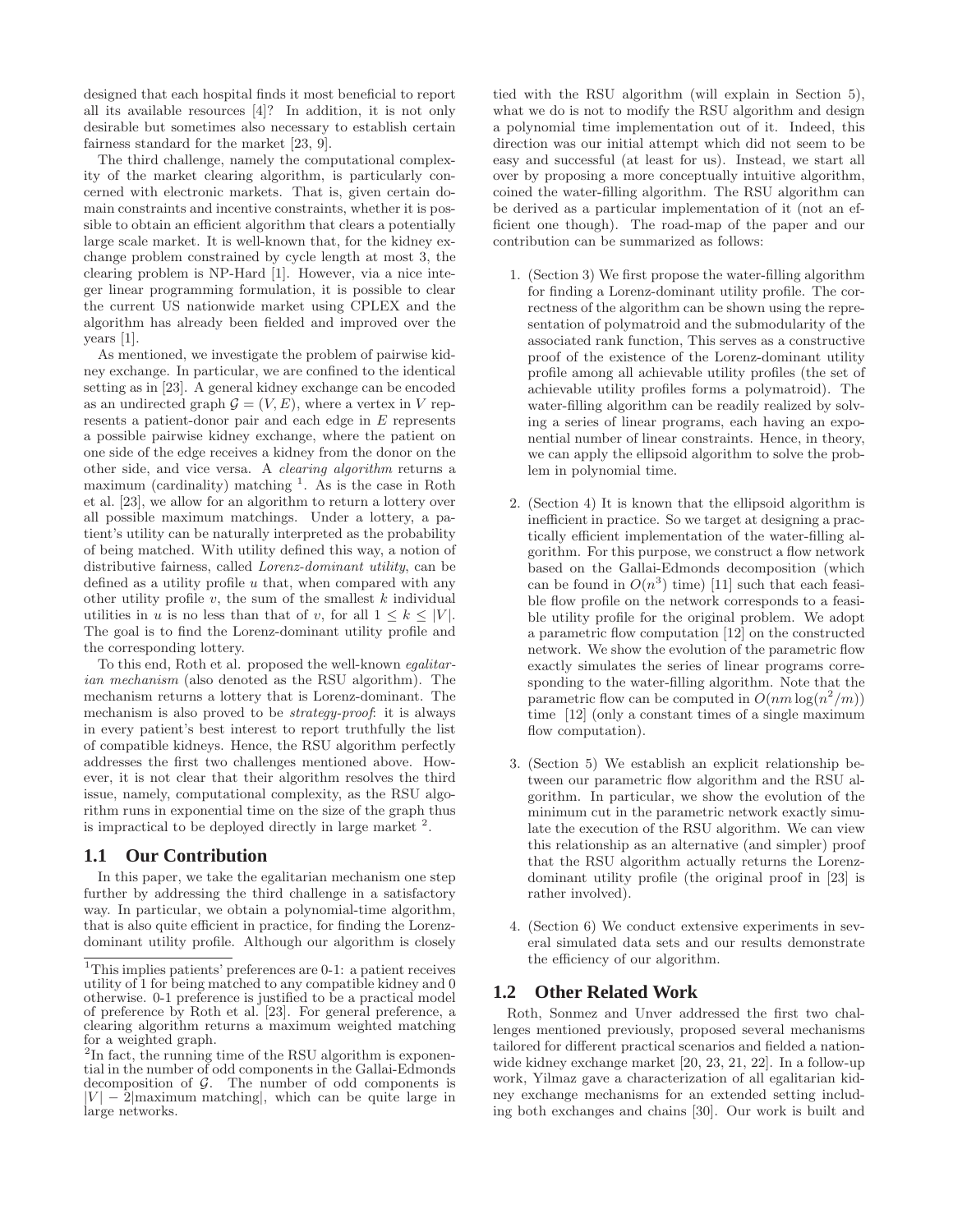improves upon their work of egalitarian pairwise kidney exchange  $[23]$ , by addressing the third challenge — the timecomplexity of clearing algorithm.

Since then, there has been a surge of research on theoretical and empirical evaluation of clearing algorithms for kidney exchange [13, 26, 1, 7]. More recently, chains, a sequence of exchange that starts with an altruistic donor, has been investigated [8, 3]. Furthermore, incentives issues of a kidney exchange market have been studied in various scenarios [2, 4, 29].

Finding a maximum matching is a central problem in combinatorial optimization. The first strongly polynomial time algorithm is discovered by Edmonds in his classic paper [10]. Since then, the problem has been studied extensively over several decades and several improvements over the time complexity have been obtained (see [25] for a list of such results). The current best results are an  $O(\sqrt{|V|}|E|)$  algorithm in [17] and an  $O(|V|^{\omega})$  algorithm in [18] where  $O(|V|^{\omega})$  is the time required for multiplying two  $n$  by  $n$  matrix. Cunningham and Marsh [6] gave a linear programming characterization of the maximum matching polytope.

Technically, perhaps the most related work is [28], which shows the existence of a Lorenz-dominant vector among all integral or fractional points in a generalized polymatroid. However, Tamir's elegant proof does not directly suggest an practically efficient algorithm (for the fractional case). On the other hand, the proof of Theorem 1 is associated with the water-filling algorithm, based on which we can obtain an efficient implementation. In our opinion, our proof, although quite different from Tamir's, is as succinct. Our water-filling algorithm is also similar to the *simultaneous eating* algorithm proposed in [5]. However, their objective was not to find the Lorenz-dominate solution. Finally, we would like to mention that the notion of Lorenz-domination (or majorization) have been used in several resource allocation problems to characterize fairness, see e.g., [15, 27].

#### **1.3 Problem Description**

Consider an undirected graph  $\mathcal{G}(V, E)$   $(|V| = n, |E| = m)$ , where each vertex stands for a patient-donor pair and each edge stands for a possible pairwise kidney exchange, where the patient on one side of the edge receives a kidney from the donor on the other side and vice versa. A matching  $\mu$  is a collection of vertex disjoint edges. A maximum matching is a match with the largest possible cardinality. Let  $\mathcal U$  be the set of all matchings over  $\mathcal{G}$ .

A *matching lottery*  $\ell = (\ell_{\mu})_{\mu \in \mathcal{U}}$  is a probability distribution over U. For each matching  $\mu \in \mathcal{U}, \ell_{\mu} \in [0,1]$  is  $\sum_{\mu\in\mathcal{U}}\ell_{\mu} = 1$ . A matching lottery  $\ell$  can be also viewed the probability of choosing matching  $\mu$  in lottery  $\ell$ , and as *a fractional matching* which is defined to be a convex combination of several integral matchings. Let  $\mathcal L$  be the set of matching lotteries. Given  $\ell \in \mathcal{L}$ , define the utility  $x_i^{\ell}$ of vertex  $i$  to be the total probability that  $i$  is matched, i.e.,  $x_i^{\ell} = \sum_{\mu \in \mathcal{U}, i \text{ is matched in } \mu} \ell_{\mu}$ . Define the utility profile induced by lottery  $\ell$  to be the vector  $x^{\ell} = (x_i^{\ell})_{i \in V}$ . Let  $\mathcal{P} = \{x^{\ell}\}_{\ell \in \mathcal{L}}$  be the set of all feasible utility profiles.

Example 1.1. *Consider the graph* G *with four vertices*  $u, v, w, z$  *and three edges*  $(u, v), (v, w)$  *and*  $(w, z)$ *. U consists of five matchings:*  $\mu_1 = \{(u, v), (w, z)\}, \mu_2 = \{(u, v)\}, \mu_3 =$  $\{(v, w)\}, \mu_4 = \{(w, z)\}$  and  $\mu_5 = \emptyset$  *(i.e., the empty matching*). Define a matching lottery  $\ell$  such that  $\ell_{\mu_1} = 0.5$  and  $\ell_{\mu_3} = 0.5$ . Then,  $x_u^{\ell} = \ell_{\mu_1} + \ell_{\mu_2} = 0.5$  and  $x_v^{\ell} = \ell_{\mu_1} +$ 

 $\ell_{\mu_2} + \ell_{\mu_3} = 1$ . The utility profile of  $\ell$  is  $(x_u^{\ell}, x_v^{\ell}, x_w^{\ell}, x_z^{\ell}) =$ (0.5, 1, 1, 0.5)*.*

For any utility profile  $x \in \mathcal{P}$ , sort individual utilities in increasing order. We use  $x_{(i)}$  to denote the *i*th smallest entry in  $x$  (ties are broken in an arbitrary but fixed manner).

DEFINITION 1. (Lorenz-domination) *A utility profile*  $x \in$  $P$  *Lorenz-dominates* <sup>3</sup> another utility profile  $y \in P$  if

- *1. For each*  $t \in [n], \sum_{s=1}^{t} x_{(s)} \geq \sum_{s=1}^{t} y_{(s)}$ .
- 2. For some  $t \in [n], \sum_{s=1}^{t} x_s > \sum_{s=1}^{t} y_{(s)}$ .

Definition 2. (Lorenz-dominant Utility Profile) *A utility profile is* Lorenz-dominant *if and only if it Lorenzdominates every other utility profile in* P*.*

The Lorenz-dominant utility profile corresponds to the fairest allocation in some sense among all possible allocations of the available resource. Moreover, it is not hard to see that the Lorenz-dominant condition implies Pareto efficiency. The mechanism is also proved to be *strategy-proof*: it is every patient's best strategy to report truthfully the list of compatible kidneys. The main goal of this paper is to design an efficient algorithm for finding the Lorenz-dominant utility profile in P.

EXAMPLE 1.2. *Clearly, the lottery*  $\ell$  *defined in Example 1.1 does not produce the Lorenz-dominant utility profile. The Lorenz-dominant utility profile is in fact* (1, 1, 1, 1)*, corresponding to the lottery in which*  $\mu_1$  *is assigned probability* 1 *and others* 0*. Consider another graph with vertices* (u, v, w) and edges  $(u, v), (v, w), (w, u)$  *(i.e., a triangle). The Lorenzdominant utility profile is* (2/3, 2/3, 2/3)*, corresponding to the lottery in which each nonempty matching is assigned probability* 1/3*.*

## **2. PRELIMINARIES**

We first recall basic definitions and properties on matroids and polymatroids. Our discussion will heavily rely on these combinatorial objects. For more information about the theory of matroids and polymatroid, see, e.g., [25].

Definition 3. (Matroid and The Rank Function) *A finite* matroid M *is a pair*  $(V, \mathcal{I})$ *, where* V *is a finite set (called the ground set) and*  $\mathcal I$  *is a collection of subsets of*  $V$ *. Each element in*  $I$  *(a subset of V) is called an* independent set. Moreover,  $\mathcal{M} = (V, \mathcal{I})$  *satisfies the following three properties:* (1)  $\emptyset \in \mathcal{I}$ ; (2) if  $A \subseteq B$  *and*  $B \in \mathcal{I}$ *, then*  $A \in \mathcal{I}$ *; (3) for all*  $A, B \in \mathcal{I}$  *with*  $|A| > |B|$ *, there exists an element*  $e \in A \setminus B$  *such that*  $B \cup \{e\} \in \mathcal{I}$ .

*The rank function* rank :  $2^V \rightarrow \mathbb{Z}^+ \cup \{0\}$  *of the matroid* M *is defined to be* rank $(S) = \max_{I \subset S, I \in \mathcal{I}} |I|$  *for all*  $S \subseteq V$ .

*The (inclusion-wise) maximal elements of* I *are called the* bases*. From the definition, it is easy to see that all bases have the same cardinality. Obviously, for any base* B*,*  $rank(B) = |B| = rank(V)$ .  $\Box$ 

Definition 4. (Submodular Function) *A set function*  $f: 2^V \to \mathbb{R}$  is a em submodular function if

$$
f(S) + f(T) \ge f(S \cup T) + f(S \cap T), \ \forall S, T \subseteq V.
$$

<sup>3</sup>Such relation is also commonly termed as "supermajorization" in mathematics community [16]. We decide to inherit the terminology of [23] in this paper.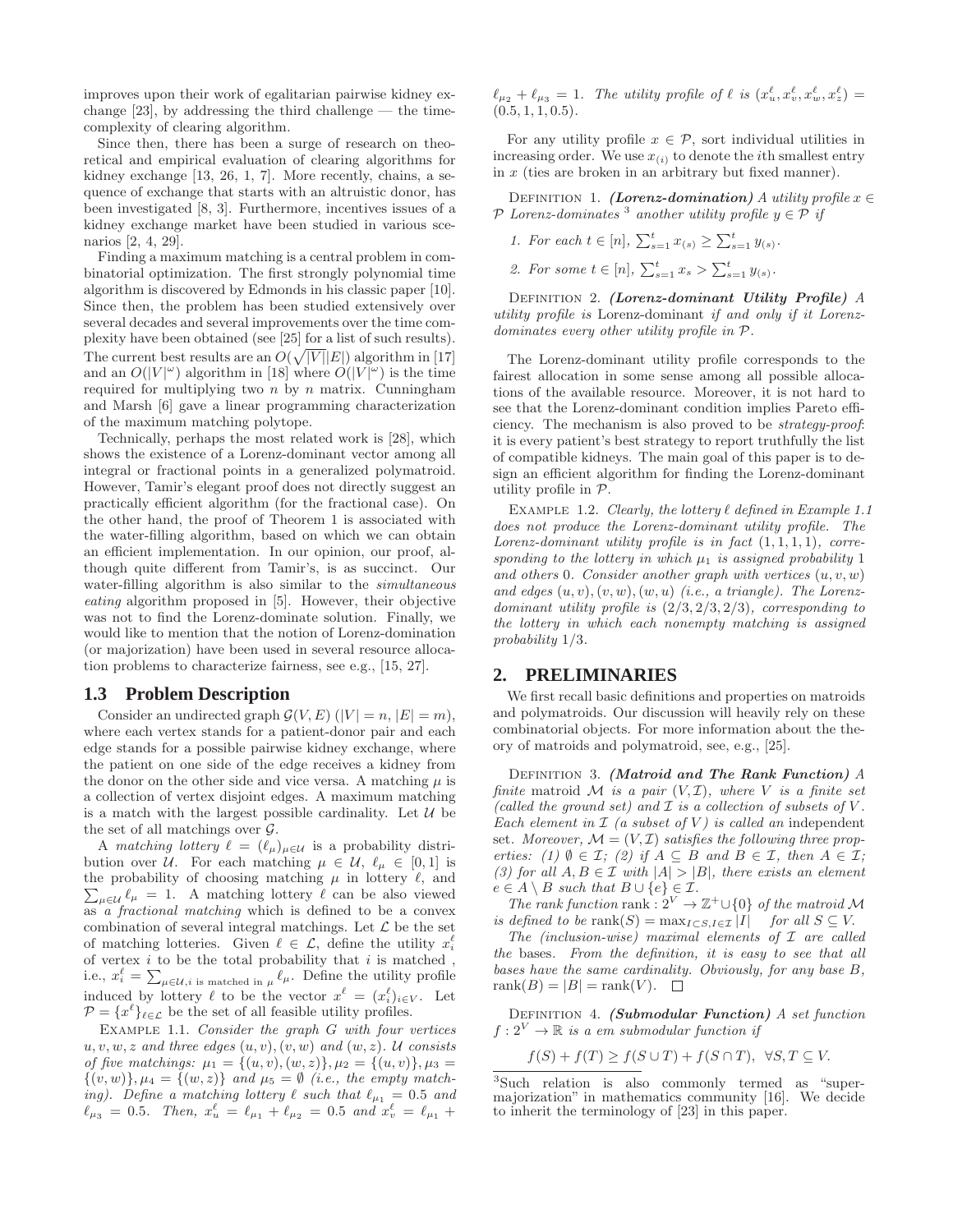It is well-known that the rank function rank of a matroid  $M$  is submodular.

DEFINITION 5. (Polymatroid) Let  $f: 2^V \to \mathbb{R}$  be a sub*modular set function. The* polymatroid *associated with* f *is defined to be the following polyhedran (it is a polyhedran since it is defined by a set of linear inequalities)*

$$
\mathcal{P}_f = \{ x \in \mathbb{R}^V \mid x \ge \mathbf{0}, x(S) \le f(S), \forall S \subseteq V \}
$$

*where we use*  $x(S)$  *to denote*  $\sum_{v \in S} x_v$ .

We now recall several well-known facts of matroids and polymatroids. For any  $S \subset V$ , we say vector  $x = \{x_1, \ldots, x_{|V|}\}\$ is the *characteristic vector* of S if  $x_v = 1$  for  $v \in S$  and  $x_v = 0$  for  $v \notin S$ . We summarize them in the following lemma.

Lemma 1. *Consider the polymatroid* Prank *associated with the rank function* rank *of matroid*  $\mathcal{M}(V, \mathcal{I})$ *. Then, we have that* Prank *coincides with the convex hull of the characteristic vectors of all independent sets of*  $M$ , *i.e.*, ConvexHull $\{x_I\}$  $I \in \mathcal{I}$ *. In other words,*  $\mathcal{P}_{\text{rank}}$  *fully characterizes the matroid* M *(this is why it is called polymatroid) and each vertex of (a.k.a. extremal point) of* Prank *corresponds to a characteristic vector of some independent set in*  $I$ *. Any point in*  $\mathcal{P}_{\text{rank}}$ *can be written as a convex combination of several characteristic vector of independent sets in* I*.*

The following lemma about matchings is particularly useful for us (see e.g.,  $[25]$ , also proved in  $[23]$ ).

LEMMA 2. For an undirected graph  $\mathcal{G}(V, E)$ , define  $\mathcal{I} =$ {I | I *is the set of vertices that are matched by some matching of*  $\mathcal{G}$ . *Then,*  $\mathcal{M}(V, \mathcal{I})$  *is a matroid (called matching ma*troid*). A base in* M *is the set of vertices that are matched by some maximum matching.* rank(S) *can be interpreted as the maximum number of vertices in* S *that can be matched in any matching.*

From now on, rank refers to the rank function of the matching matroid for  $\mathcal{G}(V, E)$  and  $\mathcal{P}_{\text{rank}}$  refers to the polymatroid associated with this particular rank function. Recall that a feasible utility profile can be understood as a fractional matching which is a convex combination of integral matchings. Therefore,  $\mathcal{P}_{\text{rank}}$  is exactly the set of feasible utility profiles.

# **3. THE WATER-FILLING ALGORITHM VIA LINEAR PROGRAMMING**

We first describe the so-called *water-filling algorithm* for finding the Lorenz-dominant utility profile in the polymatroid  $\mathcal{P}_{\text{rank}}$  associated with the submodular function rank :  $2^V \to \mathbb{R}$ . The initial value of  $x \in \mathcal{P}_{\text{rank}}$  is an all-zero vector. The algorithm starts by increasing uniformly the values of all coordinates of x until some constraint in  $\mathcal{P}_{\text{rank}}$  is tight (i.e., the constraint  $x(S) \leq \text{rank}(S)$  holds with equality). We fix those  $x_i$ 's that participate in the tight constraint. Next, we continue increasing the rest of coordinates until we hit another tight constraint. We fix those tight  $x_i$ 's and repeat the above process, until no coordinate can be further increased.

Linear programs : The above water-filling process can be readily implemented by solving a series of linear programs.

1. Step 1. Solve the linear program

 $\mathsf{LP}_1 = \{\text{max. }\lambda_1, \text{ subject to } x_v = \lambda_1, \forall v \in V, x \in \mathcal{P}_{\text{rank}}\}.$ 

We call an element  $v \in V$  *a tight element* if  $x_v$  participates in some tight constraint in  $\mathcal{P}_{\text{rank}}^4$ . Let  $D_1$  be the set of tight elements.

2. In general, at Step  $k$ , we solve the linear program

$$
\mathsf{LP}_k = \{\text{max. }\lambda_k, \text{ subject to } x_v = \lambda_j, \forall v \in D_j \forall j < k, x_v = \lambda_k, \forall v \in V \setminus \cup_{j < k} D_j, \ x \in \mathcal{P}_{\text{rank}}\}.
$$

 $D_k \leftarrow$  the set of elements that become tight in step k.

3. The algorithm return  $x = \{x_v = \lambda_j \text{ for } v \in D_j\}_v$  if  $\cup_{j=1}^k D_j = V.$ 

*Polynomial time algorithms (in theory)* Each linear program  $\mathsf{LP}_i$  has an exponential number of constraints. So we can use the ellipsoid algorithm to solve such linear program (see e.g., [25]). To be able to apply the ellipsoid algorithm, we need a polynomial time *separation oracle* which, given a point  $x \in \mathbb{R}^V$ , can decide in polynomial time whether  $x$  is feasible, and in case  $x$  is infeasible, can return a violated constraint. In our problem, the separation oracle can be implemented using a submodular function minimization algorithm, which runs in polynomial time, (e.g., [14, 19]). Although the ellipsoid algorithm and the existing submodular function minimization algorithms runs in polynomial times in theory, they are known to be impractical for even medium-sized applications. An alternative way is to use the Cunningham-Marsh formulation of the matching polytope or solve a quadratic program. We defer the details to the full version of the paper. However, both of them also require the ellipsoid algorithm, which is inefficient in practice.

*Proof of the Correctness* We are ready to prove the first important theorem of the paper, that is the water-filling algorithm can indeed produce the Lorenz-dominant vector. Our proof is an alternative proof of the main result of [28] for polymatroid and can be seen as a constructive version of that proof<sup>5</sup> . Our proof, quite different from Tamir's, leverages the submodularity of the rank function of the matroid and maybe of interest in its own right.

THEOREM 1. The vector x found by the water-filling al*gorithm is the* unique *Lorenz-dominant vector in* Prank*.*

Proof: We use the fact that  $x$  is Lorenz-dominant if and only if x is the minimizer of the function  $G(y) \sum_i g(y_i)$  for *all* convex decreasing functions g over  $\mathcal{P}_{\text{rank}}$  [16]. It suffices to show that for any  $y \in \mathcal{P}_{\text{rank}}$  such that  $y \neq x$ ,  $\sum_{v} g(y_v)$  is not the minimum over  $\mathcal{P}_{\mathrm{rank}}$  for any convex g. In particular, we show that there are two coordinates  $i$  and  $j$  such that (1)  $y_i < y_j$  and (2) the vector  $y' = \{y_1, ..., y_i + \epsilon, ..., y_j - \epsilon\}$ 

<sup>&</sup>lt;sup>4</sup>In other words, increasing  $x_v$  would violate some constraint in  $\mathcal{P}_{\text{rank}}$  when other  $x_u$ s for  $u \neq v$  are fixed. In many linear programming algorithms, we can easily detect such tight elements. Another way to test the tightness of an element is to solve a closely related linear program in which we fix other  $x<sub>u</sub>$ s and maximize  $x<sub>v</sub>$ .

<sup>&</sup>lt;sup>5</sup>In fact, Tamir [28] provided a constructive proof for the fact that there is a Lorenz-dominant vector among all *integral* vectors in a generalized polymatroid. It was mentioned that the fractional case is an extension of the integral case. This step is not fully constructive.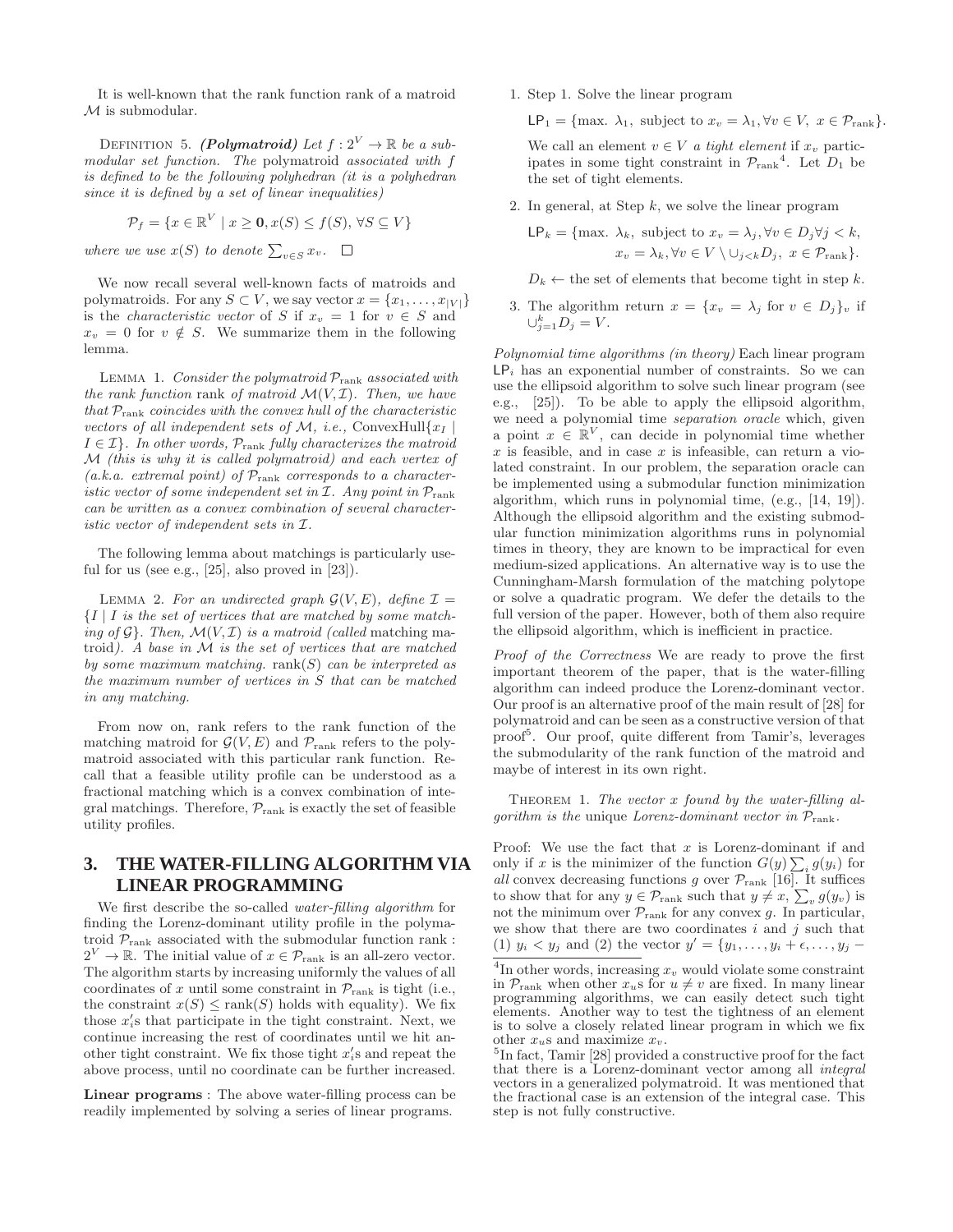$\{\epsilon, \ldots, y_n\}$  is in  $\mathcal{P}_{\text{rank}}$  for some small  $\epsilon > 0$ . Note that from (1) and (2), we have that for any convex q and small  $\epsilon > 0$ ,

$$
G(y') - G(y) = \sum_{k} g(y'_k) - \sum_{k} g(y_k)
$$
  
=  $g(y_i + \epsilon) + g(y_j - \epsilon) - g(y_i) - g(y_j) < 0.$ 

The last inequality is due to the the convexity of g.

Now, we show such coordinates  $i$  and  $j$  alway exist. Let  $i = \arg \min_k \{ y_k | y_k \neq x_k \}.$  Suppose  $y_i$  does not participate in any tight constraint, i.e.,  $y(S) < f(S)$  for all  $S \ni i$ . Then, we can slightly increase  $y_i$  without violating any constraint and get a smaller  $G(y)$  value. So y can not be a minimizer of G over  $\mathcal{P}_{\text{rank}}$ . Now, we consider the harder case where  $y_i$  participates in some tight constraints. Consider any two such constraints  $y(S_1) = \text{rank}(S_1)$  and  $y(S_2) = \text{rank}(S_2)$ , where  $S_1, S_2 \ni i$ . Due to the submodularity of rank, we also have that  $y(S_1 \cap S_2) = \operatorname{rank}(S_1 \cap S_2)$  (and  $y(S_1 \cup S_2) =$ rank $(S_1 \cup S_2)$ ). In fact, this is because

$$
y(S_1 \cap S_2) + y(S_1 \cup S_2) \le \text{rank}(S_1 \cap S_2) + \text{rank}(S_1 \cup S_2)
$$
  

$$
\le \text{rank}(S_1) + \text{rank}(S_2) = y(S_1) + y(S_2).
$$

Hence, the equality holds throughout in the chain. Let  $T = \bigcap_k S_k$ . Then, we can get that  $y(T) = \text{rank}(T)$ . Moreover,  $T$  is not empty since it contains  $i$ . If we can show that there exist  $j \in T$  such that  $y_j > y_i$ , the proof is done since increasing  $y_i$  by  $\epsilon$  and decreasing  $y_j$  by  $\epsilon$  would maintain  $y(S_k) = \text{rank}(S_k)$  for all k and does not violate other constraints for small enough  $\epsilon > 0$ .

To show the existence of such  $j$ , it is critical to observe that  $x_i > y_i$ . This is one property of our water-filling algorithm which can be seen as follows: Suppose  $y_i > x_i$ . During the process of water-filling, when coordinate  $i$  reaches value  $x_i$ , the value of each other coordinate i' is either less than or equal to  $y_{i'}$  (because of the definition of i). This means coordinate i does not participate in any tight constraint when its value is  $x_i$ , rendering a contradiction. Since  $y(T) = \text{rank}(T) \geq x(T)$  and  $y_i < x_i$ , there must be another coordinate j with  $y_i > x_j$ . Again by the definition of i, we have  $y_i > y_i$ .

The uniqueness is also clear from the above proof since any other vector in  $\mathcal{P}_{\text{rank}}$  does not minimize G. This completes the proof of the theorem.

# **4. AN EFFICIENT ALGORITHM VIA PARA-METRIC FLOW**

In this section, we show that, instead of using the ellipsoid algorithm, one can find the Lorenz-dominant utility profile using one maximum matching computation and one parametric flow computation, both of which admit polynomial time combinatorial algorithms that are very efficient in practice. We first show that we can construct a network flow instance, so that (roughly speaking) each feasible flow corresponds a feasible utility profile and vise versa. Then we conduct a parametric flow computation on this network to find the Lorenz-dominant utility profile.

We need the following Gallai-Edmonds Decomposition (GED) lemma [11] in the construction of the network flow instance. The GED lemma also plays a critical role in [23]. Suppose  $\mathcal{U}_{\text{max}} = {\mu : \mu \text{ is a maximum cardinality matching}}$ . Firstly, we partition V into three parts  $V^{E}$ ,  $V^{M}$  and  $V^{M}$ :

- 1.  $V^C$ : For each  $v \in V^C$ , there is some maximum matching where v is not matched, i.e.,  $V^C = \{i \in [n] : \exists \mu \in$  $\mathcal{U}_{\text{max}}$ , s.t.  $\mu(ij) = 0 \ \forall j \in [n]$ .
- 2.  $V^M$ : It is the set of vertices that are not in  $V^C$  but have neighbor(s) in  $V^C$ , i.e.,  $V^M = \{i \in [n] \setminus V^C :$  $\exists j \in V^C, \ s.t. \ (i,j) \in E$ .
- 3.  $V^{E} = V \setminus (V^{M} \cup V^{C})$  is the set of the rest of vertices.

LEMMA 3. *(Gallai-Edmonds Decomposition)* Let  $\mu \in \mathcal{U}_{\text{max}}$ *be an arbitrary maximum cardinality matching.*

- *1. For any vertex*  $i \in V^E$ , there exists a vertex  $j \in V^E$ , such that  $(i, j) \in \mu$ . In fact,  $V^E$  consists of even con*nected components* <sup>6</sup> *.*
- 2. For any vertex  $i \in V^M$ , there exists a vertex  $j \in V^C$ , *such that*  $(i, j) \in \mu$ ;
- *3.* V <sup>C</sup> *consists of several odd connected components. For* any odd component  $C \in V^C$ , one of the below holds:
	- $(a)$  One and only one vertex  $i \in C$  *is matched with a*  $vertex j \in V^M$  *while all remaining vertices in C are matched with each other in* µ*;*
	- *(b) Arbitrary one vertex* i ∈ J *remains unmatched in* µ *while all remaining vertices in* C *are matched with each other in* µ*.*

See Figure 1 for an example. It is well known that the Gallai-Edmonds decomposition can be computed efficiently.

LEMMA 4. *[10] Given a graph*  $G = (V, E)$  *where*  $|V| = n$ , *there exists an algorithm that computes a maximum cardi*nality matching in  $O(n^3)$  time. The Gallai-Edmonds decom*position can be computed from an maximum matching in an additional*  $O(n^2)$  *time.* 

We can use other algorithms to find the maximum cardinality matching, such as the Micali-Vazirani algorithm which runs in time  $O(\sqrt{|V|}|E|)$  [17].

## **4.1 A Flow Network Construction based on GED**

Given an undirected graph  $\mathcal{G} = (V, E)$  where  $|V| = n$ , we first compute the Gallai-Edmonds decomposition which partitions the vertices into three disjoint sets  $V^{E}$ ,  $V^{M}$  and  $V^C$ . Define  $\mathcal{C} = \{C_1, \ldots, C_k\}$  as the set of odd components in  $V^C$ , where  $k = |\mathcal{C}|$ . Then, we construct a bipartite graph  $\mathcal{N} = (A, B, F)$ . Here each node in A corresponds to a node in V. We use  $a_i \in A$  to denote the node corresponding to  $i \in V$ . We use  $A^{C_1},..., A^{C_k}$ , to denote the k disjoint sets corresponding to  $C_1, \ldots, C_k$  respectively. Let  $A^{EM} = \{a_i \mid$  $i \in V^E \cup V^M$   $A^C = \{a_i \mid i \in V^C\}$ . The construction of B is as follows. B can be partitioned into three parts  $B^{EM} \cup$  $B^M \cup B^C$ . Each node in  $B^{EM}$  corresponds to a node in  $V^E \cup$  $V^M$ . We use  $b_i \in B^{EM}$  to denote the node corresponding to  $i \in V^E \cup V^M$ . Each node in  $B^M$  corresponds to a node  $V^M$ . We use  $b'_i \in B^M$  to denote the node corresponding to  $i \in V^M$ .  $B^C$  consists of k disjoint sets  $B^{C_1}, ..., B^{C_k}$ , where  $B^{C_i}$  contains  $|C_i| - 1$  vertices.

We now describe the construction of F.

<sup>&</sup>lt;sup>6</sup>The number of vertices in a component is even.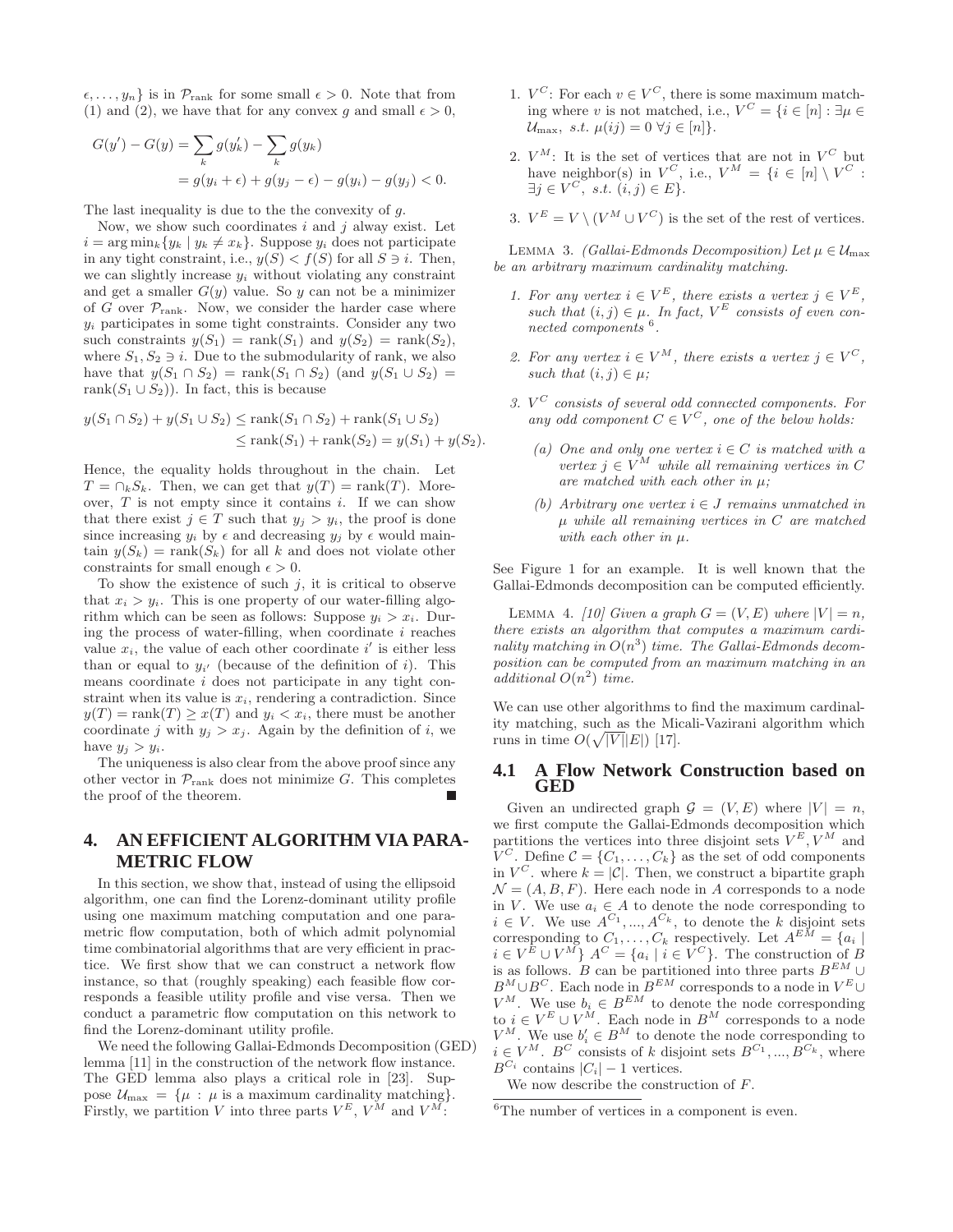

Figure 1: The left hand side illustrates the the Gallai-Edmonds decomposition of the graph and the right hand side is the corresponding flow network.

- 1. For each  $i \in V^E \cup V^M$ , we have edge  $(a_i, b_i) \in F$  where  $a_i \in A^{EM}$  and  $b_i \in B^{EM}$ .
- 2. For a vertex  $a_i \in A^C$  and another vertex  $b'_j \in B^M$ , we have  $(a_i, b_j) \in F$  if  $(i, j) \in E$ .
- 3. For each vertex  $a \in A^{C_i}$  and each vertex  $b \in B^{C_i}$  $(1 \leq i \leq k)$ , we have  $(a, b) \in F$ . In other words,  $A^{C_i}$ and  $B^{C_i}$  form a complete bipartite graph.

Finally we add two distinguished vertices  $s$  and  $t$  into the graph  $N$ . s is the source and is connected to all vertices of A.  $t$  is the sink and is connected to all vertices of  $B$ . All edges from A to B have infinity capacity and the rest of edges have unit capacity. This completes the the construction of the network. See Figure 1 for an illustration.

Definition 6. (flow profile) *Suppose* f *is a feasible flow in the network*  $N$ *. We define the induced flow profile*  $u^f$  to *be a non-negative real value vector*  $u^f = (f(s, a_i))_{i \in [n]}$ . We *say a vector is a* feasible flow profile *if it is a flow profile induced by some feasible flow.*

The following theorem states the relation between the set of feasible flow profiles and the set of utility profiles, which plays an essential role in our algorithm. Due to space constraint, we omit the proof, which can be found in the full version of the paper.

THEOREM 2. The vector  $u = \{u_1, \ldots, u_n\}$  is a feasible *flow profile for*  $N$  *iff*  $u$  *is a feasible utility profile for*  $G$ *.* 

It is convenient to view the above theorem in the form of the following corollary. For any  $S \subseteq V$ , we use  $\mathcal{N}(S)$  to denote the network that is the same as  $\mathcal N$  except that the set of edges going out of s is  $\{(s, a_i) \mid i \in S\}.$ 

Corollary 2.1. *The polytope*

{u | u *is a feasible flow profile*}

*is the same as* P<sup>f</sup> *(thus is a polymatroid). Moreover, the corresponding rank function* rank(S) *can be reinterpreted as the maximum amount of flow that can be pushed to the sink*  $t$  *in*  $\mathcal{N}(S)$ .

## **4.2 The Parametric Flow Algorithm**

We briefly review the notion of parametric flow and show how to use a parametric flow computation to compute the Lorenz-dominant utility profile.

**Parametric network**: In the parametric network  $\mathcal{N}_{\lambda}$ , the edge capacities  $c_{\lambda}(u, v)$  are linear functions of a real-valued parameter  $\lambda$  such that

- 1.  $c_{\lambda}(s, a_i) = \lambda$  for all  $a_i$ .<sup>7</sup>
- 2.  $c_{\lambda}(v, w)$  is constant for all  $v \neq s$ .

Let  $\kappa(\lambda)$  be the value of maximum flow (also the minimum cut) on  $\mathcal{N}_{\lambda}$ . Consider the curve  $\kappa(\lambda)$  on the  $\lambda$ - $\kappa$  coordinate system. Imagine the process of gradually increasing  $\lambda$  from 0 to 1. Initially, all  $(s, a_i)$ s are saturated (i.e.,  $f(s, a_i)$ )  $c_{\lambda}(s, a_i)$  and the maximum flow is simply  $|A|\lambda$  when  $\lambda$  is very small. This gives the first piece of the curve,  $|A|\lambda$ . As we continue increasing  $\lambda$ , at some point, not all  $(s, a_i)$ s can be saturated and the slope of  $\kappa$  decreases. In general,  $\kappa(\lambda)$ is a piecewise-linear concave function with at most  $n-2$ breakpoints (see e.g., [12]).

In fact, all breakpoints and all maximum flows corresponding to these breakpoints can be found by a parametric flow computation in  $O(nm \log(n^2/m))$  time [12]. Moreover, there is an important property of the algorithm in [12]:

P. As  $\lambda$  increases,  $f(s, a_i)$  never decreases for all  $a_i \in A$ .

Simulating the Water-Filling Algorithm : With Property (P) and Corollary 2.1, the evolution of the flow profile  $u_f$  as we increase  $\lambda$  coincides with the evolution of the utility profile x as we increase  $\lambda$  during the execution of the waterfilling algorithm. For example, in the beginning, we have all  $(s, a_i)$  are saturated in  $\mathcal{N}_{\lambda}$  when  $\lambda$  is very small. This is the same as setting  $x_i = \lambda \forall i \in V$  in the linear program  $\mathsf{LP}_1$ . As we keep increasing  $\lambda$ , due to Corollary 2.1, we will hit a tight constraint  $x(S) = \lambda |S| = f(S)$  where  $f(S)$  is interpreted as in Corollary 2.1. So we reach the first break point and its value is exactly  $\lambda_1$ , the optimal value of LP<sub>1</sub>. Due to Property (P), for all  $i \in S$ ,  $f(s, a_i)$  does not decrease or increase even we increase the capacity of  $(s, a_i)$  later. This is the same as fixing the value of all tight elements in  $D_1$ . The later steps can be argued in exactly the same way. Hence, at the end of this process  $(\lambda = 1)$ , the flow profile returned by the parametric flow algorithm is exactly the same as the utility profile obtained by solving the set of linear programs, which is Lorenz-dominant by Theorem 1. We summarize our discussion in the following theorem.

THEOREM 3. *There is an*  $O(n^3)$  *algorithm for finding the Lorenz-dominant utility profile on an undirected graph with* n *vertices.*

Evolution of the Minimum  $s-t$  Cut : Let us gain a bit more insight of the process of increasing  $\lambda$  by considering the evolution of the minimum cut  $(X_{\lambda}, \bar{X}_{\lambda})$  where the source node  $s \in X_\lambda$  and the sink node  $t \in \overline{X}_\lambda$ . In fact, the evolution of min-cut matches perfectly with the evolution of the tight elements: at step  $k$ , we can see that the set of node in  $A$ that join  $X_{\lambda}$  is exactly  $D_k$ , the set of new tight elements found by  $\mathsf{LP}_k$ . More details can be found in the full version of the paper.

<sup>7</sup> In a general parametric network, the capacity of an edge going out s can be a general non-decreasing linear function of  $\lambda$  and the capacity of an edge entering t can be a general non-increasing linear function of  $λ$ .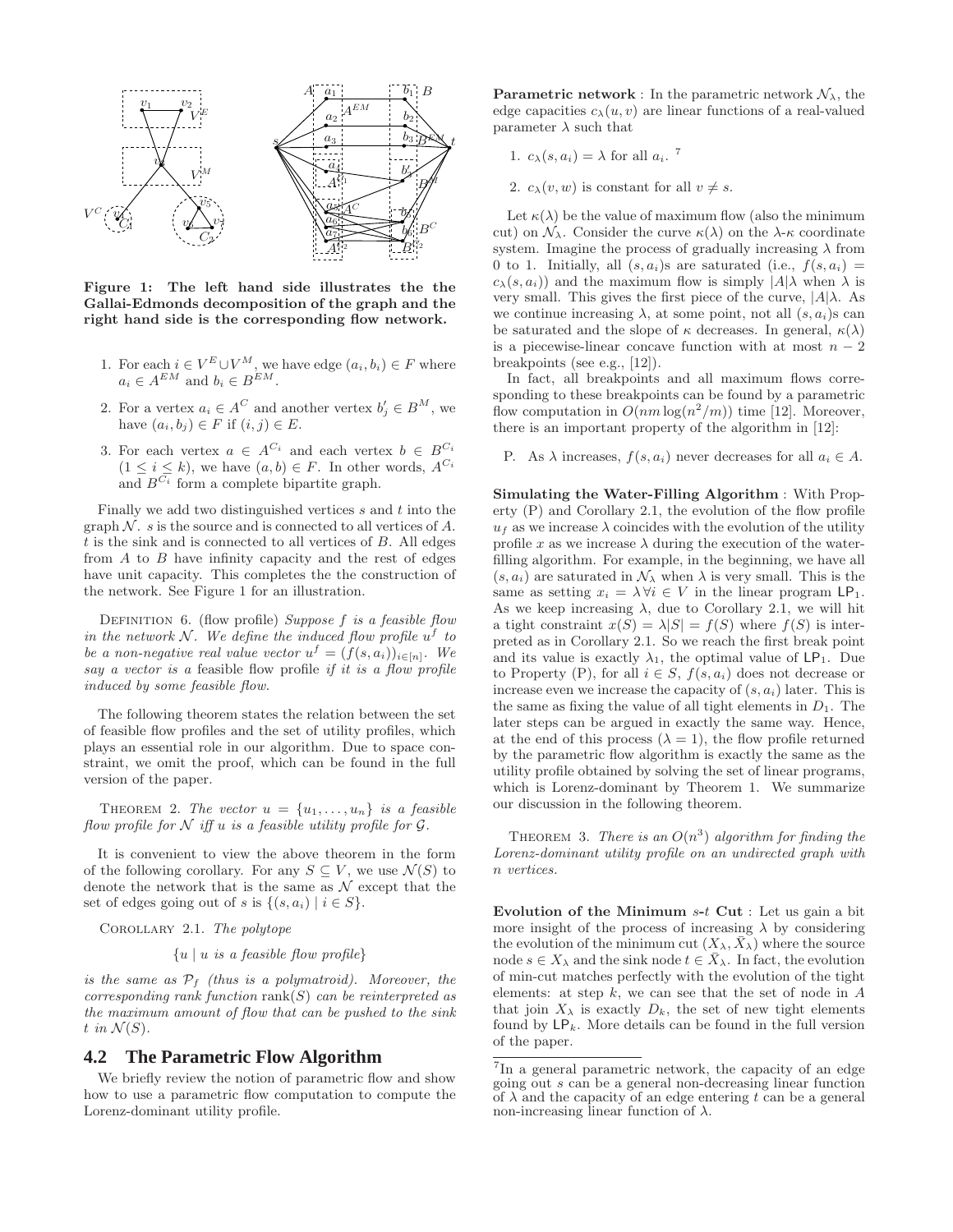# **5. RELATION WITH THE ROTH-SONMEZ-UNVER ALGORITHM**

Roth, Sonmez and Unver [23] proposed an exponential time algorithm (denoted as the RSU algorithm from now on) to find the Lorenz-dominant utility profile. The running time of RSU is exponential in the number of odd components in the GED decomposition of  $\mathcal{G}$ . Due to the uniqueness of the Lorenz-dominant utility profile, our parametric flow algorithm obviously returns the same solution as the RSU algorithm. However, reaching this conclusion of course requires the correctness proof of RSU algorithm in [23], which is rather involved. In this subsection, we would like to make more explicit the relation between the RSU algorithm and our LP and parametric flow approaches. The purpose of this explicit relation is two fold: (1) The proof of Theorem 1 can then be seen as an alternative (but shorter) correctness proof of the RSU algorithm. (2) The parametric flow algorithm can be view as a polynomial time implementation of the RSU algorithm.

First, let us briefly review the RSU algorithm, which is also based on the GED decomposition. Let  $\mathcal C$  be the set of odd components of  $V^C$ . For  $\mathcal{J} \subseteq \mathcal{C}$  and  $I \subseteq V^M$ , define  $C(\mathcal{J}, I) = \{i \in I : \exists j \in \mathcal{J}, \text{s.t.} (i, j) \in E\}$  which represents the neighbors of the set of odd components  $\mathcal J$  in  $I$ . Define a real value function  $f$  through

$$
f(\mathcal{J}, I) = \frac{|\bigcup_{J \in \mathcal{J}} J| - (|\mathcal{J}| - |C(\mathcal{J}, I)|)}{|\bigcup_{J \in \mathcal{J}} J|}
$$

The RSU algorithm proceeds as follows:

- 1. Step 1: Let
- $D'_1$  = arg min<sub> $\mathcal{J} \subseteq c$ </sub>  $f(\mathcal{J}, V^M)$  and  $V_1^M = C(D_1, V^M)$ . If there are several sets minimizing  $f$ , we take their union.
- 2. In general, at step  $k$ , let  $D'_{k}$  =  $\arg\min_{\mathcal{J}\subseteq\mathcal{C}\setminus\bigcup_{l=1}^{k-1} D'_{l}} f(\mathcal{J}, V^{M}\setminus\bigcup_{l=1}^{k-1} V^{M}_{l})$  and  $V_k^M = C(D'_k, V^M \setminus \sum_{l=1}^{k-1} V_l^M).$

The utility profile u obtained is such that  $u_i = 1$  for each  $i \in V \setminus V^{\tilde{C}}$ , and  $u_i = f_k \triangleq f(D'_k, V^K_k)$  for each  $i \in D'_k$ .

Now, we establish the relation between the RSU algorithm and our water-filling algorithm. In particular, we can show the following lemma.

LEMMA 5. We have that, for all  $k$ ,  $f_k = \lambda_k$  and  $D'_k = D_k$ *where*  $\lambda_k$  *is the kth breakpoint of the curve*  $\kappa(\lambda)$   $(\lambda_k$  *is also the optimal value of*  $\mathsf{LP}_k$ *) and*  $D_k$  *is the set of tight elements found in step* k*.*

# **6. EXPERIMENTS**

In this section, we describe our implementations of the water-filling algorithm using parametric flow and report our experimental results on several generated data sets. We compare our algorithm with (an improved version of) the RSU algorithm. Since both the RSU and our algorithm are exact algorithms, for all data sets, both return the same results. As expected, our algorithm runs significantly faster.

#### **6.1 Implementation Details**

We first make substantial improvements to both of the original RSU and our parametric flow algorithm. We then implement the improved algorithms for comparison.



Figure 2: Comparison of mechanisms

## *6.1.1 Improve RSU*

Recall that in GED decomposition,  $M$  is the set of vertices that are always in any maximum matching and are connected by those who are not, and  $C$  is the set of vertices that may not be in a maximum matching. For a typical graph,  $|M|$  is much smaller than  $|C|$ , were  $|C|$  is the number of odd components in  $C$ .  $|M|$  is the number of the vertices in M. The original RSU algorithm exhaustively enumerates of all components in C. In our improved version, we show that one only needs to check all subsets of M. As a result, the time complexity of RSU is improved from  $O(2^{|C|}|M|)$  to  $O(2^{|M|} |C| \log |C|)$ . We refer the reader to the full version of the paper for technical details of this part.

#### *6.1.2 Simplify the flow network*

In fact, the flow network constructed in Section 4 can further be simplified, in an equivalent way, as follows.

First, remove parts  $A^{EM}$  and  $B^{EM}$  and set final utility of each vertex in both sets to be 1. Second, for components that are not connected to  $M$ , calculate the utility of each vertex directly as follows: if the size of a component is  $s$ , then the utility of any vertex in this component is  $\frac{s-1}{s}$ . Third, replace nodes of the same component by a single node, and add up all the capacities and flows between this component and outside nodes accordingly. One can show the simplified network is equivalent to the one constructed in Section 4.

## **6.2 Experiment results**

As mentioned, we implement the improved algorithms and compare them over several data sets. As is standard from the literature, we used a data generator by Saidman et al.[24]. Our code is written using both C++ and Python.

The result shows that if the data set is very small, the RSU is slightly faster than our water-filling algorithm. However when the data set is slightly larger, water-filling consistently beats the RSU with a large margin. The reason that RSU slightly outperforms water-filling in small data is the overhead introduced by the construction of the network required by the parametric flow implementation. However, this small overhead is outweighed by computational complexity once the graph gets large. In addition, we find the time complexity of the RSU is closely related to  $|M|$ , which may differ for two graphs with the same size but different structures.

Fig.2 shows the comparison between water-filling, the RSU algorithm and the improved RSU algorithms. We test 5 in-